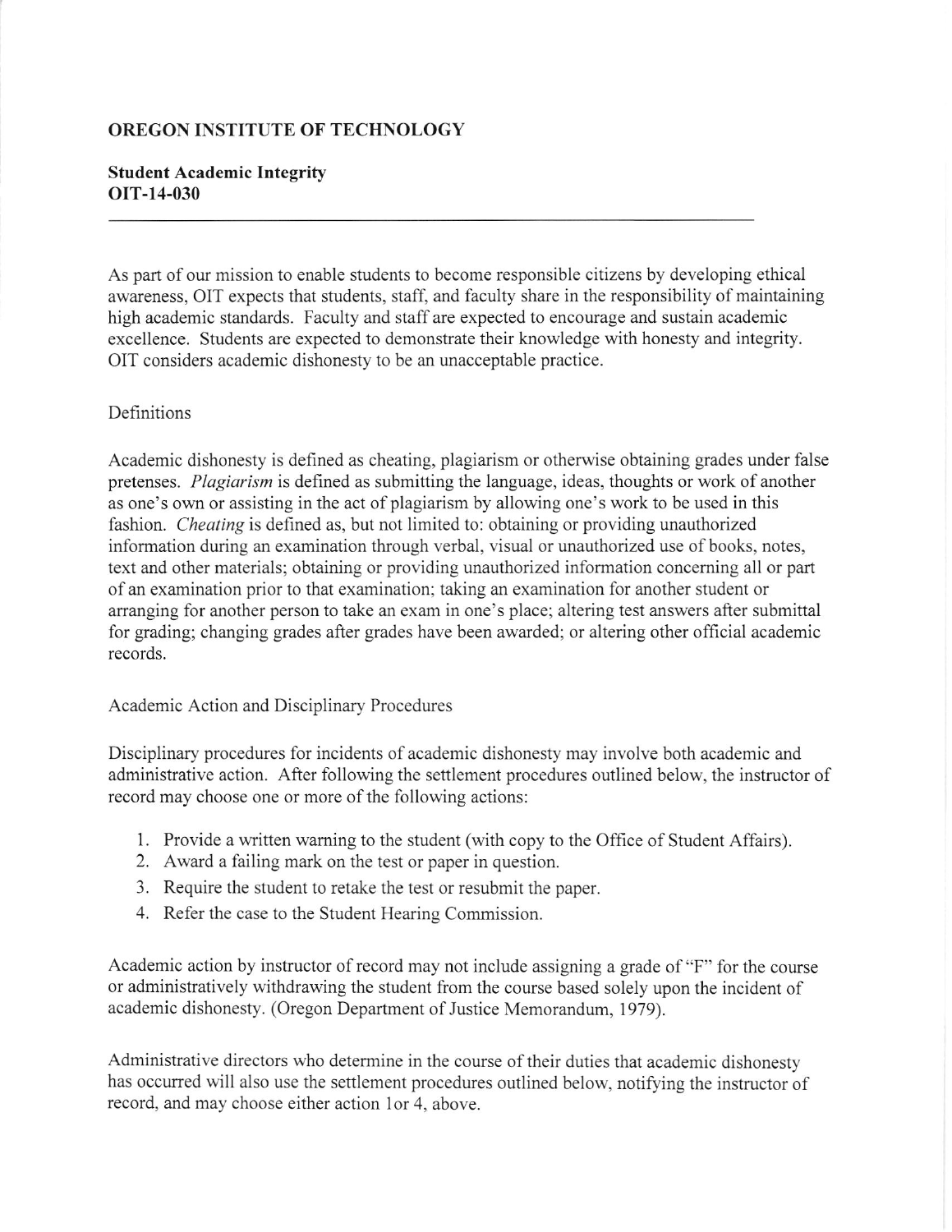All academic dishonesty cases will be reported to the Office of Student Affairs. If a faculty member and/or administrative director has evidence that a student has violated the Student Academic Integrity policy, the case may be handled either through settlement or a hearing. If the student is attending OIT, the faculty member and/or administrative director must meet with the student as soon as possible after discovering the violation. After meeting with the student, the faculty member and/or administrative director will determine the appropriate procedure based on the following:

- <sup>1</sup>. If the faculty member and/or administrative director believes that the suspected violation can be resolved under the settlement procedures, s/he will contact the Office of Student Affairs to determine if the student is eligible for settlement. If a student has a prior academic dishonesty offense, s/he is not eligible for settlement.
- 2. If the student is eligible, the faculty member and/or administrative director may proceed with the settlement procedure.
- 3. If the student is not eligible for settlement, or if the faculty member or administrative director believes the suspected violation is serious enough to warant a greater penalty than those outlined under the disciplinary procedures, the faculty member or administrative director must refer the case to the Student Hearing Commission by notifying the Office of Student Affairs.

# Settlement Procedures

- l. Faculty member and/or administrative director meets with the student and presents him,/her with the allegation and evidence of the academic integrity violation.
- 2. Faculty member and/or administrative director requests an explanation from the student.
- 3. After hearing the explanation, the faculty member and/or administrative director will determine whether or not a violation has occurred. If so, s/he will fill out a settlement form noting the penalty and give a copy of the form to the student.
- 4. The student will be allowed, at most, 48 hours to consider and seek advice on whether to admit guilt and accept the penalty by signing the form.
- 5. If the student agrees to sign, the original must be signed in the faculty member's or administrative director's presence.
- 6. If settlement is reached, the faculty member and/or administrative director imposes the penalty and delivers the settlement form in a "confidential" envelope to the Office of Student Affairs who keeps a record of offenses. The student is given a copy of the form.